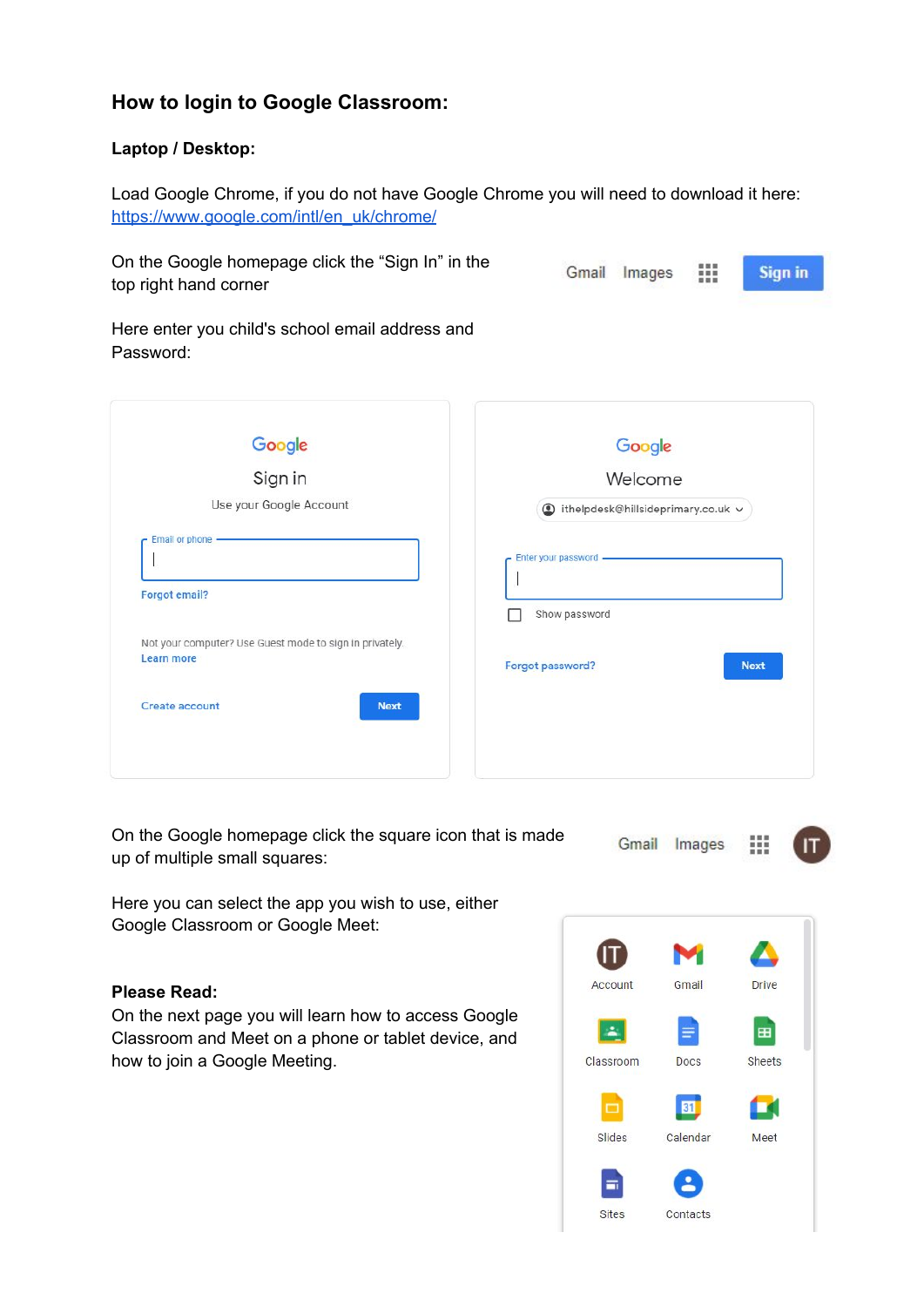## **Tablet / Phone:**

The easiest way to access Google Classroom and Google Meet on a mobile device is to download the apps from the Play or App store:

Android Play Store:

[https://play.google.com/store/apps/details?id=com.google.android.apps.classroom&hl=en\\_G](https://play.google.com/store/apps/details?id=com.google.android.apps.classroom&hl=en_GB&gl=US) [B&gl=US](https://play.google.com/store/apps/details?id=com.google.android.apps.classroom&hl=en_GB&gl=US)

IOS Apple App Store: <https://apps.apple.com/gb/app/google-classroom/id924620788>

Simply load up the play store or app store and search for Google Classroom and Google Meet and install.

Once you have downloaded the app follow the instructions on screen to complete the sign in process. The sign in process will be very similar to the above instructions.

### **Please Note:**

These apps will only work on fairly new devices that are still supported.

You will also have to set a pin code or touch ID on the device before a school email can be added.

If you have error messages and are not able to join a meeting look for a notification saying "access requested" click it and follow the instructions.

### **How to join a Google Meeting:**

Once logged in to your child's Google account you will be able to access virtual lessons via Google Meet.

You will need a **Meeting Code**, these are sent out via **Class Dojo**, if you do not have a Class Dojo account please contact the school or your child's teacher.

Simply go to Google Meet using the instructions above and click / tap on "Join Meeting"



Then enter the "Meeting Code" sent via Class Dojo and press "continue"

| Join or start a meeting                                                                                 | X |
|---------------------------------------------------------------------------------------------------------|---|
| Enter the meeting code or a nickname. To start your own meeting,<br>enter a nickname or leave it blank. |   |
|                                                                                                         |   |
|                                                                                                         |   |